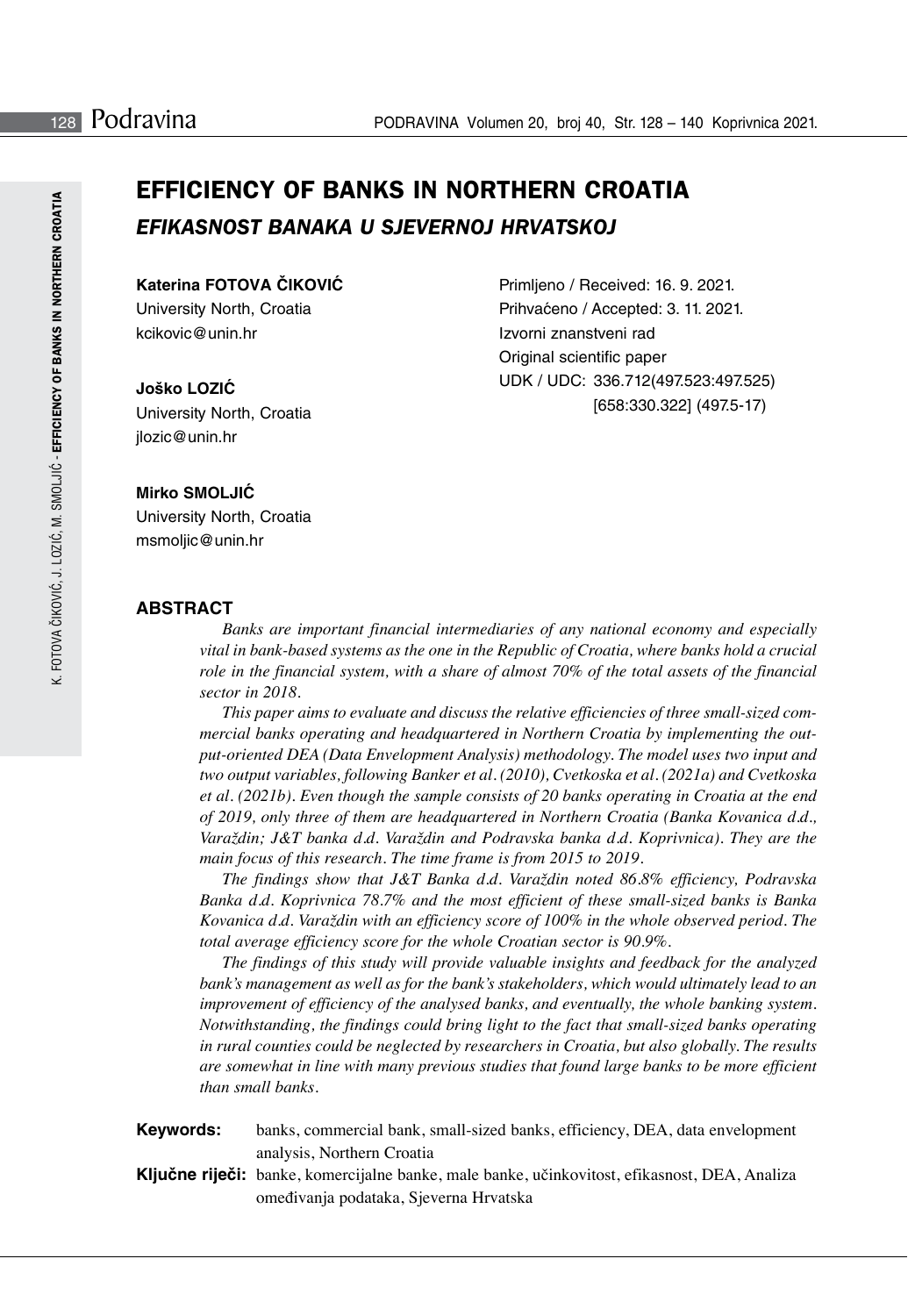#### **INTRODUCTION**

Banks are one of the most researched institutions worldwide. They are vital financial intermediaries of any national economy and especially important in bank-based systems since their management and efficiency has an important role in the banking sector, especially due to the processes of globalization and internationalization, as well as due to the sensitivity of the activities between the interest groups (Tomičić et al., 2012). Namely, one of the main specifics of banks is a large number of stakeholders with diverse interests, such as shareholders and managers (whose relations and communication are crucial for "good" corporate governance), deponents and bank creditors (as the most specific stakeholders), as well as employees, the country and the broader community, whose interests are being represented by various supervisory and regulatory bodies and judicial authorities (Trifunović, 2009). The banking industry in every economy enjoys great visibility and attention from the public, scholars and the government. The banking sector is held to be the "nerve system of a country's economy". In this sense, if there are malfunctions of the nervous system, the whole body is of no use. In the context of banking, malfunction or failure of the banking system leads to a disastrous situation for the entire financial and economic system (Khan and Khattak, 2016). In developing countries, the importance of the banking industry is even greater. Namely, it is often the most vibrant industry in the developing economies and it "serves as a catalyst for growth and development" (Emori et al., 2014). Furthermore, the banking industry has a major impact on financial stability and economic growth. Because of this, banks have to operate efficiently and at their optimum level so that they could support the stability and growth of the financial sector as a whole. This is the reason why efficiency evaluation studies regarding the banking sectors have become so popular in the past few decades.

The relative efficiency of commercial banks is a very important issue for research, due to banks' vital intermediating role in each economy. However, the question of their performance and efficiency is even more important in developing countries such as Croatia. The reason behind this is simple: the financial markets in Croatia are still underdeveloped, there are not enough diverse tradable financial instruments on the market and the Croatian financial system is a bank-based system, which means that commercial banks play the vital intermediating role of financing, through collecting deposits and transferring them as loans (Kordić & Visković, 2018; Gulin et al., 2012). Furthermore, Croatian banks in 2018 hold a share of almost 70% of the total assets of the financial sector (Cvetkoska et al., 2021a).

The purpose of this article is to evaluate and comment on the efficiencies of three small-sized banks whose headquarters and basis are in the region of Northern Croatia. These are three commercial banks: Podravska Banka d.d. with headquarters in Koprivnica (Koprivničko-križevačka county), Banka Kovanica d.d. and J&T banka d.d. (both with headquarters in Varaždin – Varaždin County).

Banks, like any other business, need to be efficient and profitable. Efficiency is a concept that has been first developed by Farell (1957), but has been further reworked and introduced as the DEA (Data Envelopment Analysis) model in 1978. In this paper, we have followed previous studies of Banker et al. (2010), Cvetkoska et al. (2021a) and Cvetkoska et al. (2021b) and have applied the output-oriented DEA model with two input and two output variables in order to assess and comment on the relative efficiency of each of the three analysed banks based in Northern Croatia.

Our research findings reveal rather interesting facts regarding the position and efficiency of smallsized banks in Croatia. They also represent results that are exclusive for banks in Northern Croatia. This is why this research would bring a significant contribution to the existing literature.

The remainder of this paper is structured as follows. Following the Introduction, in Section 2 the Croatian banking sector has been presented, with all of its characteristics and specifics. In Section 3 (Literature review), the relevant literature of DEA in the Croatian banking sector is given, and their findings have been elaborated. Section 4 describes the selected methodology and data. Section 5 presents the results of the research, supported by the analysis and opens up a discussion, while Section 6 concludes the paper and gives guidance for future research.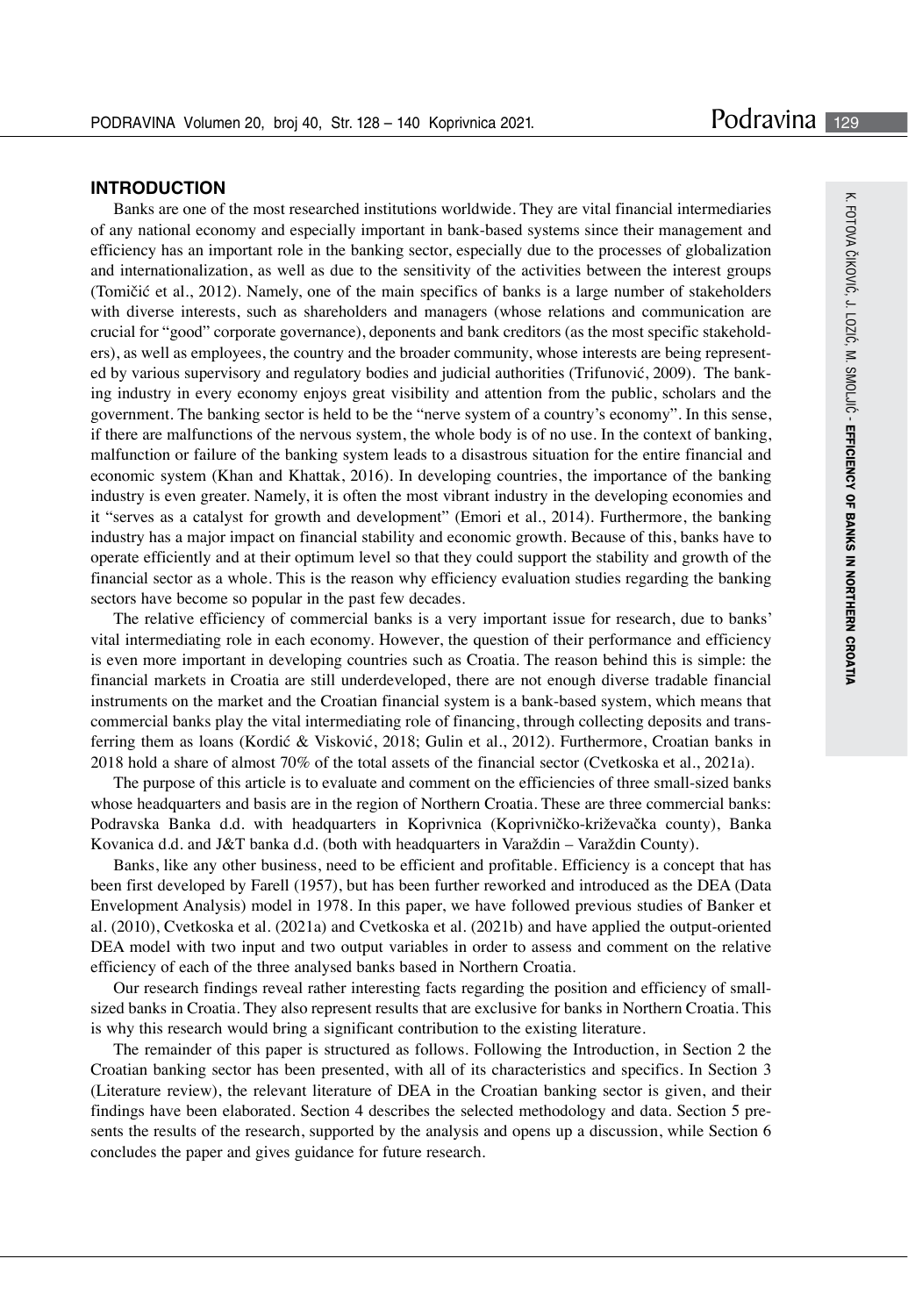## **THE BANKING SECTOR IN CROATIA**

In the early 1990s, when the inception of the Croatian banking system occurred, it had faced many inherited problems from the socialist legacy in Croatia, but most of them have been resolved over the years and most of the bank's assets in the early 2000s were already foreign-owned (Galac & Kraft, 2001). The Croatian banking sector has also undergone substantial changes over the last three decades, becoming "a more propulsive and competitive sector with a significant contribution to social stability and economic development" (Pervan et al., 2015). However, the process leading up to this market-based banking practice was not smooth. The Croatian banking market was not isolated from "tectonic" structural changes (Davidović et al., 2019), and in order to get there, Croatia was obliged to transform and restructure its banking system (Jemrić & Vujčić, 2002). In 1990, the Croatian banking sector consisted of 26 state-owned banks. This number has risen to 60 banks in 1997, but ultimately the transactions of M&As, the entrance of foreign ownership and the intense competition in the market led to a decrease in the number of operating commercial banks in Croatia (Tipurić, Kolaković & Dumičić, 2002).

The Croatian financial system nowadays is a bank-centric continental system where banks play the crucial intermediation role of transferring funds to the economy. It represents a "pillar for the national economy and its stability, because of the important role in the financing of economic activity" (CBA, 2020; Kordić & Visković, 2017). The banking sector in 2019 consisted of 20 commercial banks, which operate in a highly concentrated market, where the leading five banks control over 80% of the total assets in the whole banking sector. The Croatian banking sector is mostly foreign-owned (with 90.2%), with mostly Italian (48,9%) and Austrian shareholders (29,9%) (Banks bulletin, 2019; Peša et al., 2021; Cvetkoska et al., 2021a). Furthermore, the banking system notes quite high capital adequacy ratios in the past few years, and a capital adequacy ratio of 22.9% at the end of 2018 (Cvetkoska et al., 2021b). With such a high total capital ratio, the Croatian banking system is among the ten best-capitalized banking systems in the world (CBA, 2020). According to the abovementioned, the efficiency of banks is vital because it affects the soundness of the financial sector and the viability of the whole monetary system. Furthermore, the soundness and efficiency of small-sized banks operating and headquartered in small Croatian counties are even more appealing.

In 2021, the NUTS-2 (Nomenclature of Territorial Units for Statistics) in Croatia have been revised and there are currently four statistical regions in Croatia, which are: City of Zagreb, Northern Croatia, Adriatic Croatia and Pannonian Croatia. This paper analyses the efficiency of commercial banks based in the region of Northern Croatia.

#### **LITERATURE REVIEW**

There are a couple of commonly used approaches for measuring the efficiency of financial institutions in the existing literature. These are the parametric and the non-parametric approaches (Tuškan & Stojanović, 2016; Cvetkoska et al., 2021). Non-parametric approaches can handle multiple outputs, which is not the case with the parametric approaches. According to Jemrić et al. (2002), DEA could be perceived as an alternative to regression analysis. While regression analysis relies on central tendencies, DEA is based on extreme observations. In the regression approach, a single estimated regression equation is assumed to apply to each observation vector, whereas DEA analyzes each vector (DMU) separately, producing individual efficiency measures relative to the entire set under evaluation. This is one of the main reasons why the Data Envelopment Analysis (DEA) has received so much praise, application and popularity in the past four decades since its introduction in 1978.

However, studies regarding the efficiency of the Croatian banking sector with the application of the DEA methodology are relatively scarce. Namely, the authors have browsed the Croatian Scientific Bibliography Database (also known as CROSBI) using the keywords "DEA" and "banking" combined, and this resulted in only 15 papers, of which only 6 regarded the Croatian commercial banks, while the other papers discussed and investigated foreign banking sectors or are cross-country studies. And even though the banking industry in Croatia is sufficiently explored and investigated with 2081 studies on CROSBI (using the keywords "bank" or "banking"), it is safe to assume that the DEA methodology still struggles to find its way to the Croatian researchers and academics and its application is modest, to say the least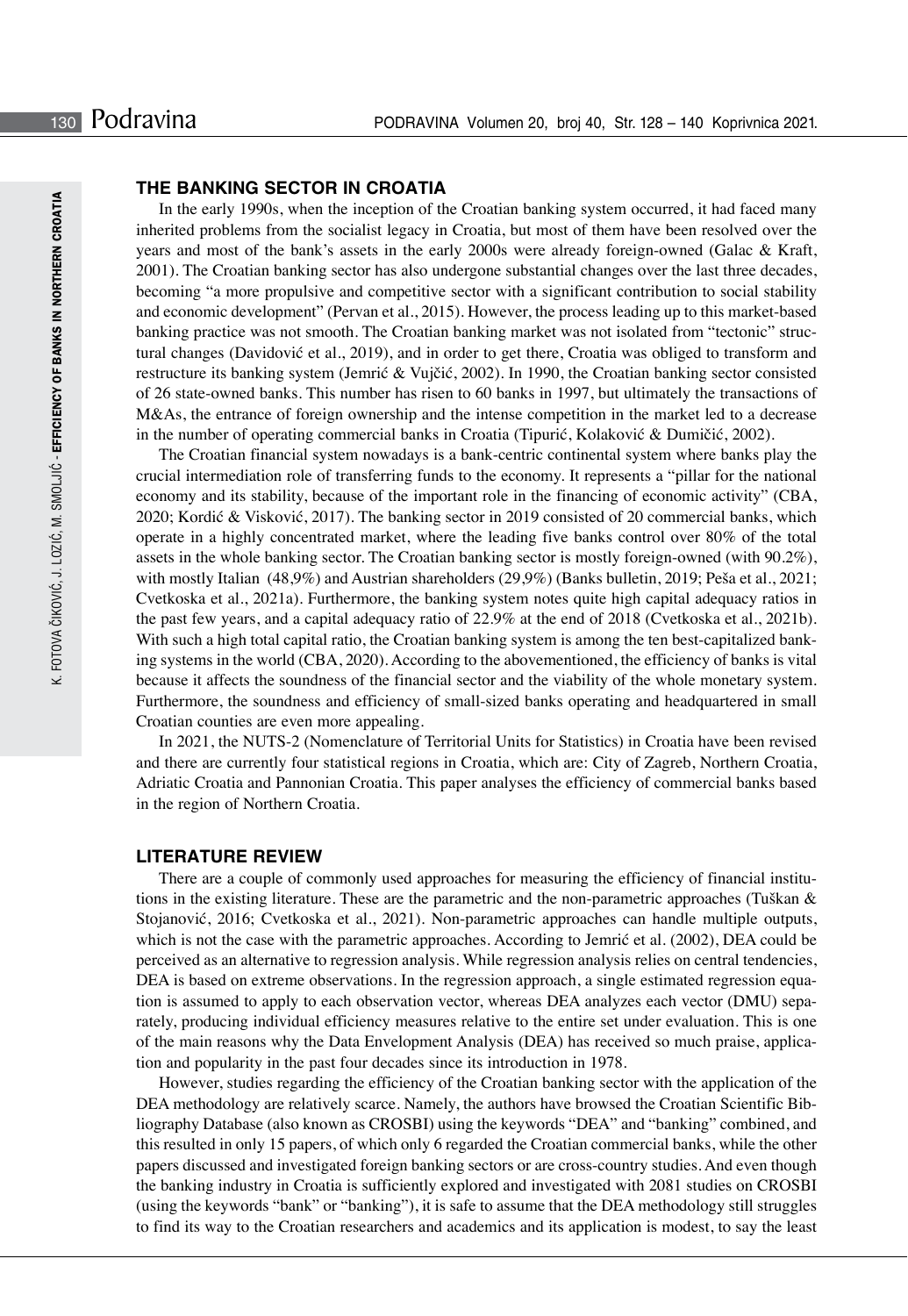(Fotova Čiković et al., 2021). Hunjak and Jakovčević (2001) claim that this is due to some "subjective reasons", such as the required supplementary education of management for DEA to be utilized to the full extent, but also several objective reasons resulting from its main limitations. Jemrić & Vujčić (2002) state that the main limitation of DEA is that the "frontier is sensitive to extreme observations and measurement errors since the basic assumption is that random errors do not exist and that all deviations from the frontier indicate inefficiency". However, Gardener et al. (2011) note that the possibility to be adapted and used for small samples is what makes DEA so popular.

In this paper we focus on assessing and analysing the relative efficiency of three commercial banks from Northern Croatia, hence we have surveyed all of the applications of DEA solely in banking in Croatia (i.e. cross-country studies were not taken into consideration). Accordingly, a total of 8 studies were found (Jemrić & Vujčić, 2002; Jurčević & Mihelja Žaja, 2013; Tuškan & Stojanović, 2016; Kordić & Višković, 2018; Pavković et al., 2018; Davidović et al., 2019; Novak & Hsu, 2020; and Peša, Mate and Prvonožec (2021). Their findings are presented in Table 1. These studies have been published in the period from 2002 to 2021, but there is a huge gap in the literature from 2002 to 2013. The analysed period is diverse. Jemrić & Vujčić (2002) were amongst the first researchers to have dealt with DEA problematics in the early 2000s and are the only researchers referring to pre-2000s, analysing the period from 1995 to 2000. Most of these studies analyse the period between 2005 and 2016. Both CCR and BCC models have been applied, however, it seems that Croatian scientists are keener on using the BCC DEA model with VRS (variable returns to scale).

| Author/s and year of<br>publication      | Time frame | <b>Findings</b>                                                                                                                                                                                                                                                                                                                                                                                                                                                                                                                                                                 |  |  |  |
|------------------------------------------|------------|---------------------------------------------------------------------------------------------------------------------------------------------------------------------------------------------------------------------------------------------------------------------------------------------------------------------------------------------------------------------------------------------------------------------------------------------------------------------------------------------------------------------------------------------------------------------------------|--|--|--|
| Jemrić & Vujčić (2002)                   | 1995-2000  | In the six-year transition period, the Croatian financial system has moved<br>towards the equalization of the banks regarding their technical efficiency,<br>and after 1999 there was a rapid catch-up towards the "normal" levels of<br>efficiency. Foreign-owned banks are on average more efficient compared<br>with domestic banks and that new banks are more efficient than old ones.                                                                                                                                                                                     |  |  |  |
| Jurčević & Mihelja Zaja<br>(2012)        | 2005-2010  | Lowest efficiency scores in 2008, but with visible lower values of efficiency<br>already in 2007.                                                                                                                                                                                                                                                                                                                                                                                                                                                                               |  |  |  |
| Tuškan & Stojanović                      | 2008-2012  | CCR-model (output-oriented, CRS): the worst average relative efficiency<br>was recorded in 2012 and the highest in 2008.<br>BCC-model (output-oriented, VRS), the lowest average efficiency was<br>recorded in 2009.<br>DEA window analysis had their lowest values in 2008.                                                                                                                                                                                                                                                                                                    |  |  |  |
| Kordić & Visković<br>(2018)              | 2016       | 11 of 24 banks are overall technically efficient in 2016. According to BCC<br>model, 12 banks are pure technically efficient. Inefficient domestic banks<br>were forced to exit from the market and the remaining domestic banks<br>have improved their efficiency over time. The group of large banks is more<br>efficient than medium and small-sized banks. They found statistically no<br>significant difference regarding bank ownership. In their study, they<br>identified the top performers on the market in 2016 are Banka Kovanica<br>d.d. and Zagrebačka Banka d.d. |  |  |  |
| Pavković, Cesarec &<br>Stojanović (2018) | 2004-2016  | Results indicate that large banks are the most profitable and most efficient<br>banks' group using variable returns to scale (BCC model), while the<br>medium-sized banks appear most efficient using constant returns to scale<br>(CCR model).                                                                                                                                                                                                                                                                                                                                 |  |  |  |
| Davidovic, Uzelac &<br>Zelenovic (2019)  | 2006-2015  | Croatian banks have largely benefited from the EU membership, and the<br>efficiency score after the EU association increased by about 45%. Contrary<br>to the agency theory hypothesis, state-owned banks are permanently more<br>efficient than private banks.                                                                                                                                                                                                                                                                                                                 |  |  |  |

**Table 1:** Studies assessing the efficiency of the Croatian banking sector with the implementation of the DEA methodology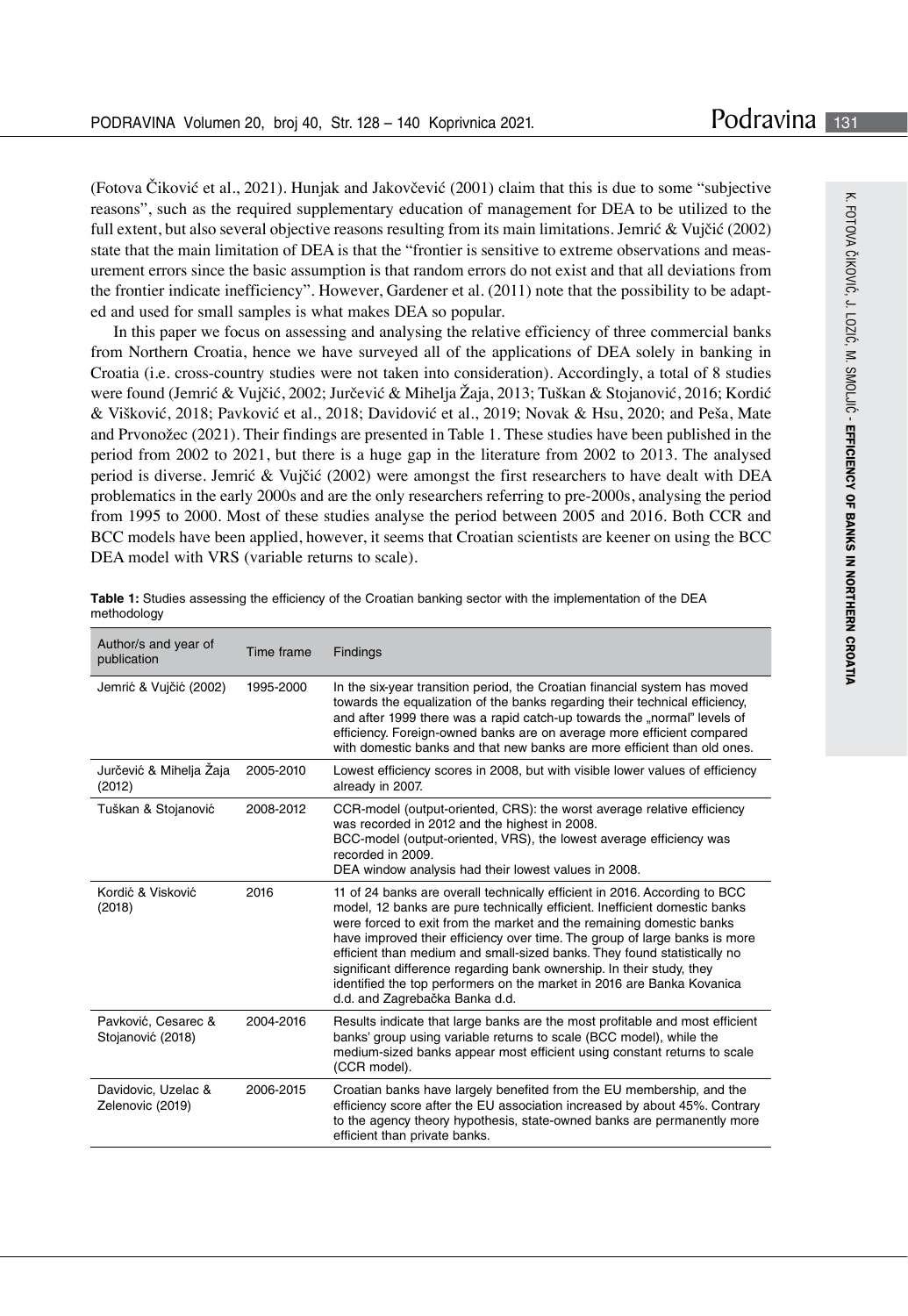| Author/s and year of<br>publication | Time frame | Findings                                                                                                                                                                                                                                                                                                                                                                                                                                                                                            |
|-------------------------------------|------------|-----------------------------------------------------------------------------------------------------------------------------------------------------------------------------------------------------------------------------------------------------------------------------------------------------------------------------------------------------------------------------------------------------------------------------------------------------------------------------------------------------|
| Novak & Hsu (2020)                  | 2014-2018  | Large- and medium-sized banks were not very efficient in the year 2014<br>and 2015 but they note higher efficiency every consecutive year from 2014<br>to 2018. The average efficiency scores in the Croatian banks from the years<br>2014 to 2018 were on the scale of 0.5 to 1. The final results showed that<br>from 2014 to 2018, five to eight banks had perfect efficiency scores of 1.<br>Their study concludes that banking efficiency in Croatia increased after<br>Croatia joined the EU. |
| Peša, Mate &<br>Prvonožec (2021)    | 2019       | The group of large banks has noted the highest efficiency results. They<br>tried to proved that deposits and loans should be used as key variables in<br>DEA model to measure the efficiency of Croatian banks, but their<br>hypothesis could not be confirmed.                                                                                                                                                                                                                                     |

**Source:** Authors' construction

#### **METHODOLOGY AND DATA**

After its introduction in 1978 in the groundbreaking paper *Measuring the efficiency of decision-making units* by Charnes, A., Cooper, W. W. and Rhodes E, Data Envelopment Analysis (DEA) has instantly been recognized as a useful methodology for measuring the relative efficiency of different entities, called Decision Making Units (DMUs), given multiple criteria. However, many scholars argue that Farell (1957) is the father of the efficiency concept and that "in his seminal paper, he has graphically presented the three efficiency measures in a single output case" (Cvetkoska et al., 2021b).

Nevertheless, in the last four decades, the popularity of DEA has expanded and the literature shows that the performance measurement in economics and business has remained the main applicative area of DEA (Neralić & Gardijan Kedžo, 2019). DEA has become increasingly accepted and widely used in measuring efficiency in different national banking industries since it allows comparison of the relative efficiency of banks by determining the efficient banks as benchmarks and by measuring the inefficiencies in input combinations (slack variables) in other banks relative to the benchmark (Jemrić & Vujčić, 2002). Interestingly, according to Emrouznejad & Yang (2018), the majority of DEA studies have been conducted in the following areas: agriculture, banking, supply chain, transportation, and public policy, whereas Emrouznejad & Cabanda (2015) found "banking and finance, education, health care and hospital efficiency, energy and utilities, and transportation" to be the most popular application areas of DEA.

Data Envelopment Analysis (DEA) is currently the leading non-parametric technique for measuring the efficiency of homogeneous units called Decision-Making Units (DMSs). It can be considered as a "useful alternative or complementary analytical tool for detecting early signs of inadequate business strategies" (Tuškan & Stojanović, 2016).

DEA as a linear mathematical programming approach and as one of the most used frontier methods assigns a score of 1 to a DMU only when the comparisons with other relevant DMUs don't prove its inefficiency in the use of any input or output, and assigns an efficiency score less than 1 to relative inefficient units. However, researchers should bear in mind that when using DEA, we always think of relative efficiency because its measurement by DEA is regarding to some set of units we are comparing with each other. The efficiency score is usually expressed as either a number between 0-1 and a percentage 0-100%. A DMU with a score below 100% is deemed inefficient relative to other units (Gökşen et al., 2015; Cvetkoska, 2011). That being said, DEA gives benchmarking feedback regarding the reference set for each relative inefficient DMU (Decision Making Unit). As Maletić et al. (2013) state, DEA lets researchers observe a set of points and construct the line that wraps them (envelope), which represents the limit of efficiency. The main purpose of DEA is to identify the best practice units (DMUs), i.e. the units that are relative efficient and have a score of 1 (or  $100\%)$ , so that the best practice frontier is constructed and all analysed DMUs are related to the frontier (Hartwich et al., 1999).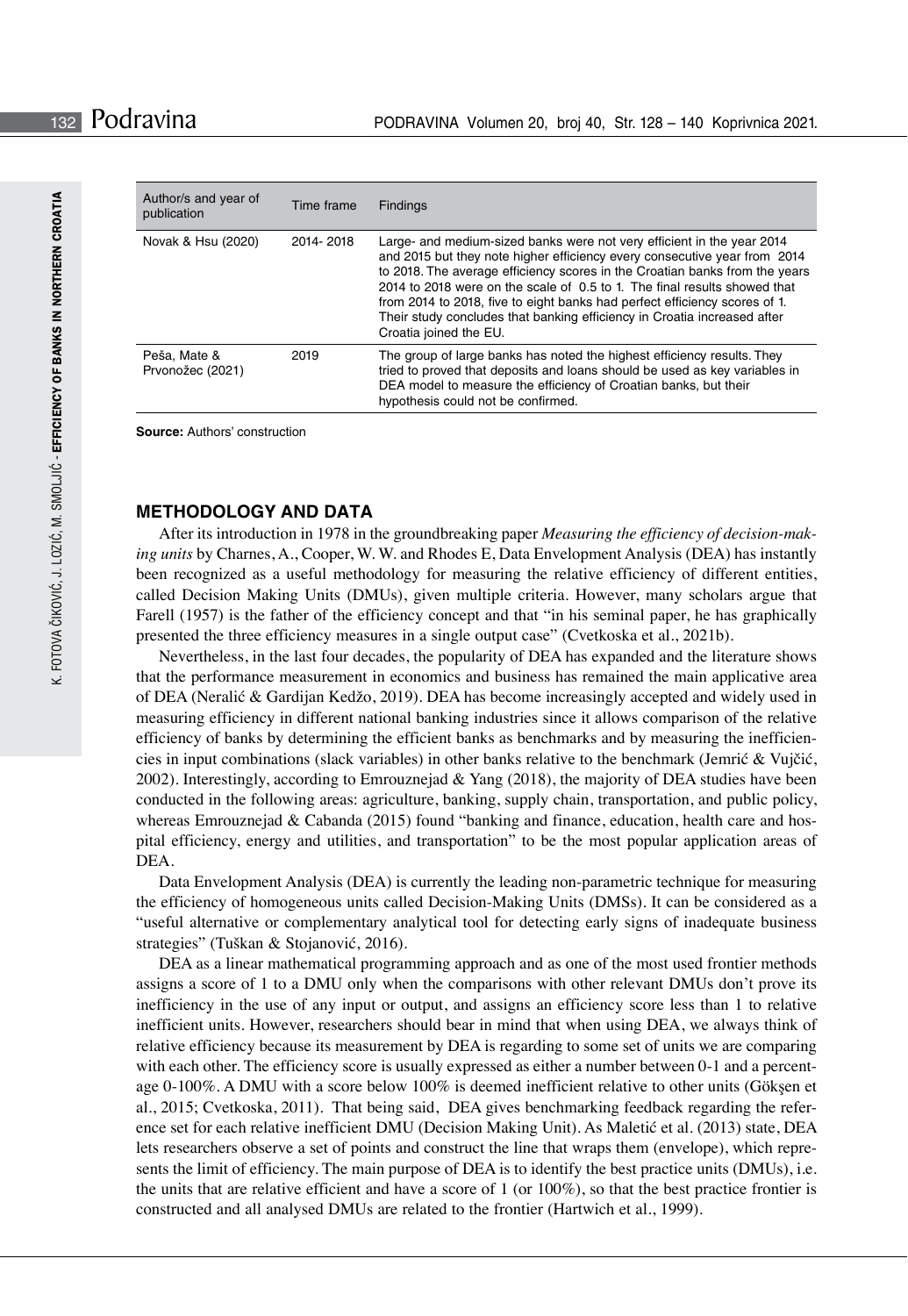In this study, we follow Banker et al. (2010), Cvetkoska et al. (2021a) and Cvetkoska et al. (2021b) in the selection of the used inputs and outputs under the income-based approach, together with the output-oriented BCC DEA model. This BCC DEA model is "one of the most used models in the DEA literature, as well as in analyzing the banking efficiency in Croatia" (Cvetkoska et al., 2021b). The time frame is from 2015 to 2019, a total of 5 years and the year 2020 has not been taken into consideration due to the unavailability of financial reports and publications. Furthermore, the year 2020 was a rather untypical year, because of the unfavourable economic trends caused by the coronavirus pandemic. In 2020, most of the systemic and credit risks for the banking sector have increased. This has affected the trend of significant improvement in the quality of banks' loan portfolios. The deteriorating macroeconomic environment has caused an increase in credit risk, which has adversely affected the profitability of banks, and there has been a noticeable increase in the risk of concentration of exposure due to the rapid growth of government lending. However, current high levels of capital and liquidity provide ample room for amortization of expected shocks. In conditions of impaired profitability, the continuation of structural changes in the direction of digitalization of operations will be challenging, but also necessary for the sustainable operations of the banks after the pandemic (Financial stability report, 2021). This can be subject to future research, to assess the extent to which the COVID-19 has affected bank efficiency in the Republic of Croatia, and small-sized banks in particular.

The envelopment form of the model used is given in  $(1) - (5)$ , [Cooper et al. (2007)]:

(BCC - Oo) 
$$
\max_{\eta_B, \lambda} \eta_B
$$
 (1)  
subject to 
$$
X\lambda \leq x_O
$$
 (2)  

$$
\eta_B y_O - Y\lambda \leq 0_{(3)}
$$

$$
e\lambda = 1_{(4)}
$$

$$
\lambda \geq 0_{(5)}
$$

where  $\eta_B$  is a scalar. The input data for DMUj (j=1,…,n) are  $(x_{1j}, x_{2j}, ..., x_{m_i})$ , and the output data are  $(y_{1i}, y_{2i}, ..., y_{si})$ ; the data set is given by two matrices *X* and *Y*, where *X* is the input data matrix, and *Y* is the output data matrix,  $\lambda$  is a column vector and all its elements are non-negative, while is a row vector and all its elements are equal to 1 [Cooper et al. (2007), pp. 22, pp. 91-92, Cvetkoska & Barišić (2017), pp. 33-34]. The DMU is BCC efficient if the efficiency score is equal to 1 (100%) and its slacks are equal to 0. See more about the BCC DEA model in Banker et al. (1984) and Cooper et al. (2007, pp. 90-94).

Collection of deposits and lending transactions are assumed to be banks' core business. The main groups of income and expenses arise from those activities (Jurčević & Mihelja Žaja, 2013). Following Banker et al. (2010), Cvetkoska et al. (2021a) and Cvetkoska et al. (2021b), the selected input and output variables are interest and non-interest income (income from operating activities) as well as interest and non-interest expenses (such as expenses on fees and commissions, general administrative expenses and depreciation, expenses on value adjustments and provisions and other operating expenses) (Table 2).

In this paper, the authors investigate the efficiency of the three small-sized banks in the period from 2015 – 2019. The data for the banks are extracted from the profit and loss account of banks published in the Banks bulletin, a regular publication of Croatian National Bank (CNB) until 2020 and their official financial reports published on their websites.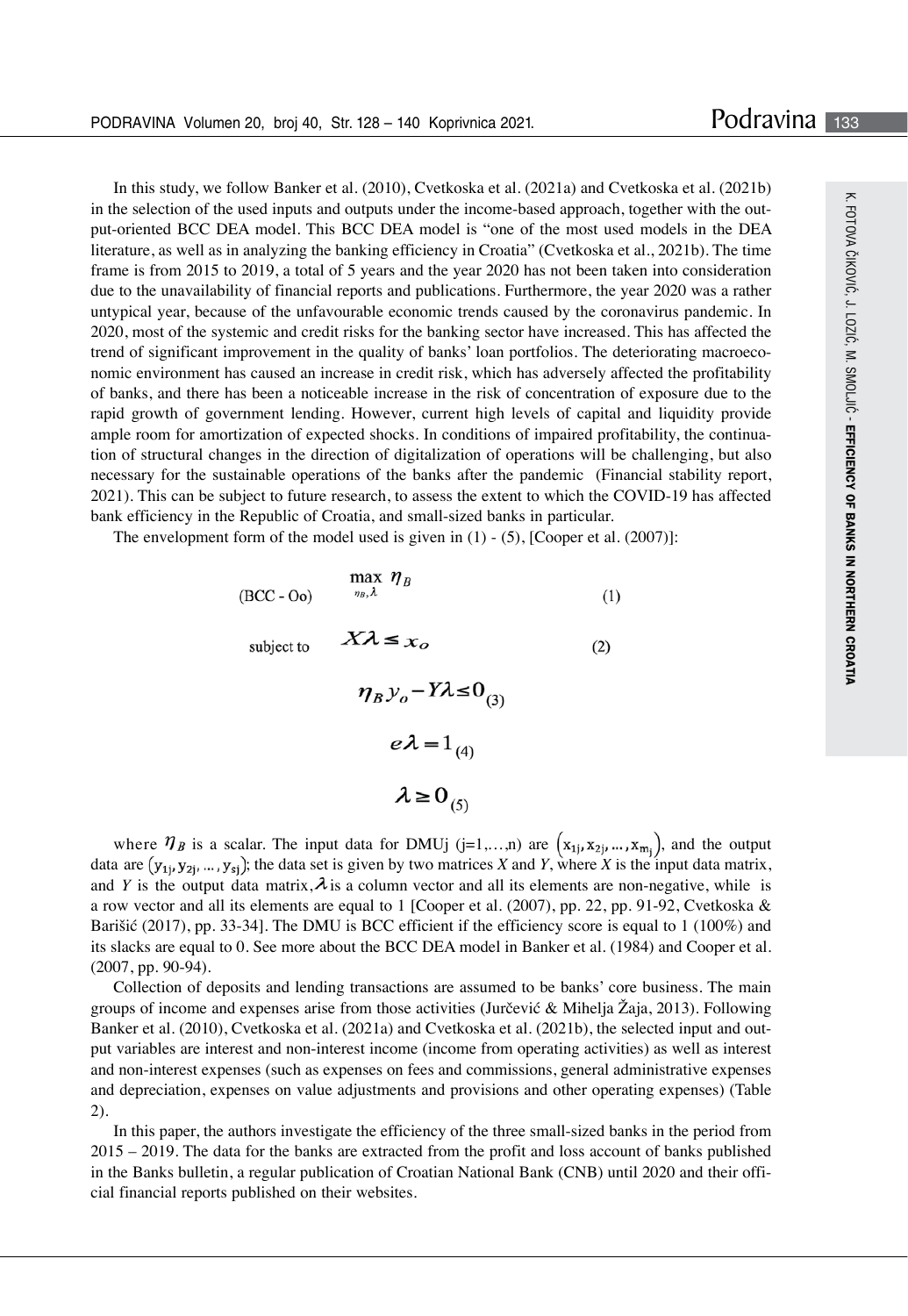| Character of variable | Variables                  | Elements of the variables                           |  |  |  |
|-----------------------|----------------------------|-----------------------------------------------------|--|--|--|
| <b>INPUT</b>          | interest expenses (11)     |                                                     |  |  |  |
|                       | non-interest expenses (I2) | Expenses on fees and commissions                    |  |  |  |
|                       |                            | General administrative expenses and<br>depreciation |  |  |  |
|                       |                            | Expenses on value adjustments and<br>provisions     |  |  |  |
|                       |                            | Other operating expenses                            |  |  |  |
| <b>OUTPUT</b>         | interest revenues (O1)     |                                                     |  |  |  |
|                       | non-interest revenues (O2) | Income from fees and commissions                    |  |  |  |
|                       |                            | Other operating income                              |  |  |  |

**Table 2:** Selected variables for the DEA analysis of efficiency of the Croatian banks

**SOURCE:** Authors' construction

Namely, many scholars and researchers have covered the topic of banking efficiency in Croatia (Cvetskoska et al., 2021a, 2021b; Jemrić & Vujčić, 2002; Kordić & Visković, 2018; Pavković et al., 2018; Jurčević & Mihelja Žaja, 2013). However, none of them has ever covered the region of Northern Croatia exclusively (covering Međimursku, Varaždinsku, Koprivničko-križevačku i Krapinsko-zagorsku counties).

In the next few passages, a short overview and introduction to the three analyzed banks is given.

J&T Banka d.d. Varaždin has expanded its business in the Republic of Croatia through the acquisition and recapitalization of then-called Vaba Bank d.d. in June 2014. The greatest shareholder (with 82.55%) is the Czech leading bank – J&T bank. In 2020, the Bank operated through two branches and employed a total of 67 full-time workers (Annual report for 2020, 2021).

Podravska Banka d.d. Koprivnica is one of the oldest banks in the Republic of Croatia and its roots go back to Koprivnička dionička štedionica (Equity Savings Bank of Koprivnica), established in 1872. It has been operating under the name Podravska Banka for the last three decades. Based on centuries-old traditions, the Bank profiles itself as a modern financial institution of a universal type. It is in 80% Italian ownership (several small individual shareholders). In 2020, the Bank operated through 22 branches in whole Croatia, but most of these branches (a total number of 13) are located in the region of Northern Croatia.

Banka Kovanica d.d. has been founded in 1997 under the name Štedionica Kovanica d.d. and it has been renamed in Banka Kovanica d.d. in 2002. Since May 2007, Banka Kovanica d.d. is owned by Cassa di Risparmio della Repubblica di San Marino (100% Italian ownership). Banka Kovanica is specialized in retail banking, focusing on consumer lending and working capital financing (factoring). It currently has a business network of 12 branches in 10 major cities throughout the Republic of Croatia.

Commercial banks in Croatia are classified by the Croatian National Bank (HNB), according to their market share. Namely, banks with a market share of less than 1% are considered small-sized banks, banks with a market share between 1 and 5% are considered middle-sized banks and banks with a market share above 5% as large or big banks (Croatian National Bank Home Page, 2021). The three commercial banks that are the core of this research belong to the small banks' group. According to The Banks (2020), J&T Banka d.d. has a 0.26% market share in 2020, Podravska Banka d.d. has a 0.99% and Banka Kovanica d.d. has a market share of 0.34%.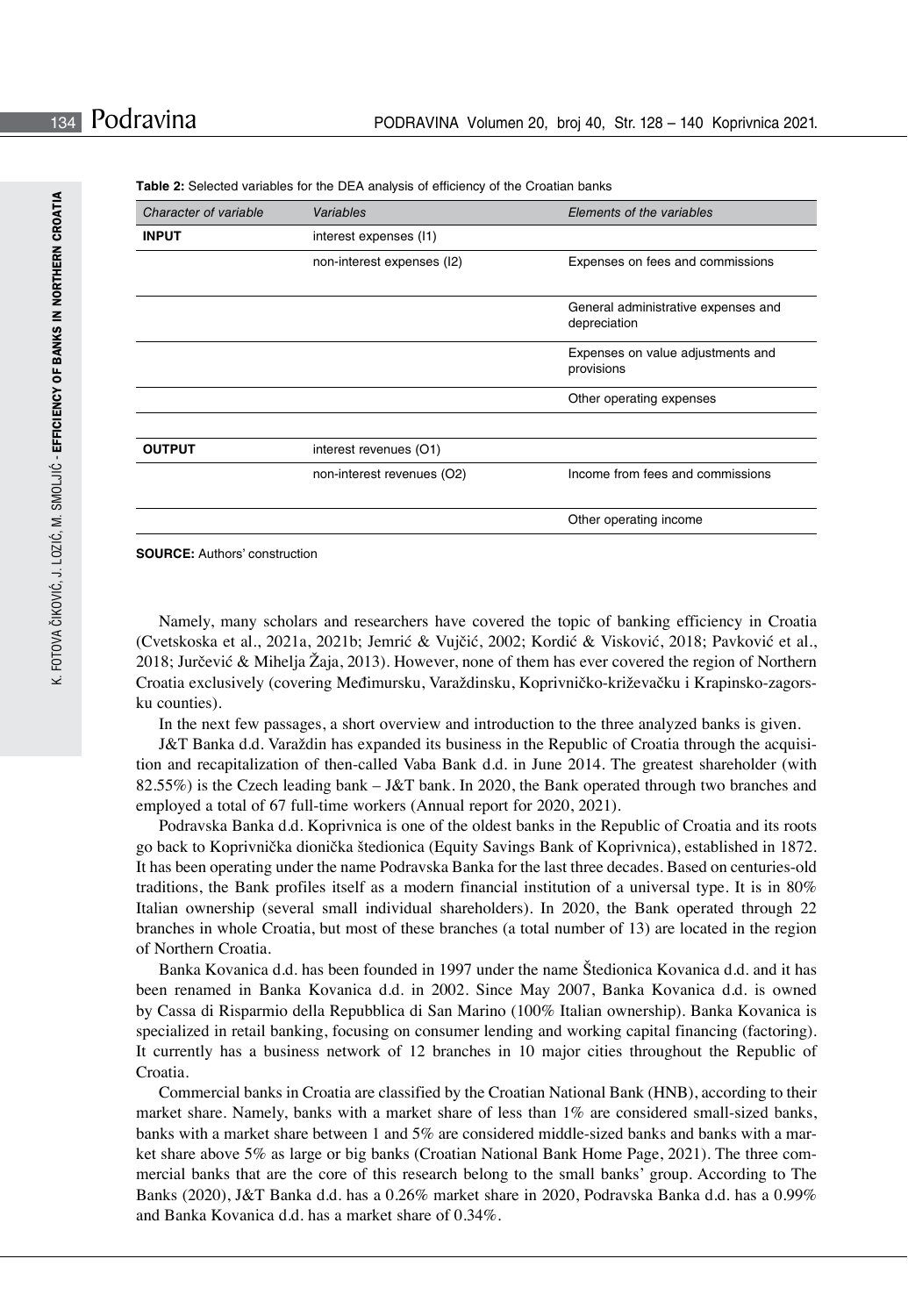### **RESULTS AND DISCUSSION**

This paper attempts to measure the intermediation efficiency of three small-sized commercial banks operating in the Republic of Croatia and located in the region of Northern Croatia in the period from 2015 to 2019 by employing the DEA BCC output-oriented model. Interestingly, this observed time frame is after the Croatian banking sector had faced many challenging macroeconomic developments, including the aftermath of the global financial crisis, whose impact together with the local economy weaknesses have led to the six years of recession thereafter. This, of course, led to lower banks' performance and efficiency (Pavković et al, 2018).

According to the obtained results of average efficiency in separate years, a slow and continuous increase of efficiency occurred in this sample, starting from 80.7% in 2015, to 91.04% in 2017 and to the highest efficiency noted in 2019: 93.04%. Furthermore, this average efficiency seems to get better every year. Unfortunately, the challenging year 2020 does not leave us much hope for better efficiency results. The coronavirus pandemic has caused unfavourable economic trends and a significant materialization of credit risk. The negative effect due to lower revenues and impairment on financial assets due to the expected losses will significantly affect bank profitability. Although the current trends are unfavourable, high capitalization and liquidity remain the basic features of the banking system of the Republic of Croatia, which will give ample room for amortization of the expected shocks. In conditions of impaired profitability, continuation of structural changes in the direction of further business digitalization will be troblesome, but they are vital for the sustainable operation of banks after a pandemic (Croatian National Bank, 2020).

In Table 3, the efficiency scores per years are presented, together with the mean efficiency scores for the whole analysed period for the sample as well as for each individual bank. Among these three banks, Banka Kovanica d.d. has been most efficient (and relative efficient in tho whole observed period) with 100%, Podravska Banka d.d. has been least efficient bank with an efficiency score of 78.7%, whereas J&T Banka d.d. is somewhere in the middle of these two, with an efficiency of 86.8% for the whole observed period from 2015 to 2019.

As seen in Figure 1, it is obvious that Podravska Banka d.d. has experienced a dramatic fall in efficiency in 2017, whereas J&T Banka d.d. has increased its efficiency in 2017 and has been thereafter relative efficient (with a 100% efficiency score).

| <b>Bank</b>                         | 2015   | 2016   | 2017   | 2018   | 2019   | Total average<br>efficiency |
|-------------------------------------|--------|--------|--------|--------|--------|-----------------------------|
| Banka Kovanica d.d.,<br>Varaždin    |        |        |        |        |        |                             |
| J&T Banka d.d., Varaždin            | 0.6592 | 0.682  |        |        |        | 0,868                       |
| Podravska Banka d.d.,<br>Koprivnica | 0.7626 | 0.8735 | 0.7312 | 0.7766 | 0.7912 | 0.787                       |
| Average                             | 0.807  | 0.852  | 0.9104 | 0.925  | 0.9304 | 0,885                       |

**Table 3:** Mean efficiency scores for Northern Croatia banks in the observed period of 2015-2019

When compared to the average efficiency of the whole Croatian sector (which is 90.9%), it is clear that the findings from this research are somewhat in line with previous studies who claim small-sized banks to be less efficient than medium and large-sized banks (Pavković, Cesarec & Stojanović, 2018; Kordić & Visković, 2018; Davidović et al., 2019; Cvetskoska et al., 2021; Peša, Mate & Prvonožec, 2021) and somewhat in line with the study of Novak & Hsu (2020). Because of this notion, many researchers and scholars today question the sustainability of small banks and propose potential benefits from the further consolidation processes in the banking sector. These results could also be interpreted in the sense of the many articles suggesting consolidation of the banking sector, which could bring business sustainability, enhanced financial stability and profitability growth (Fotova Čiković et al.,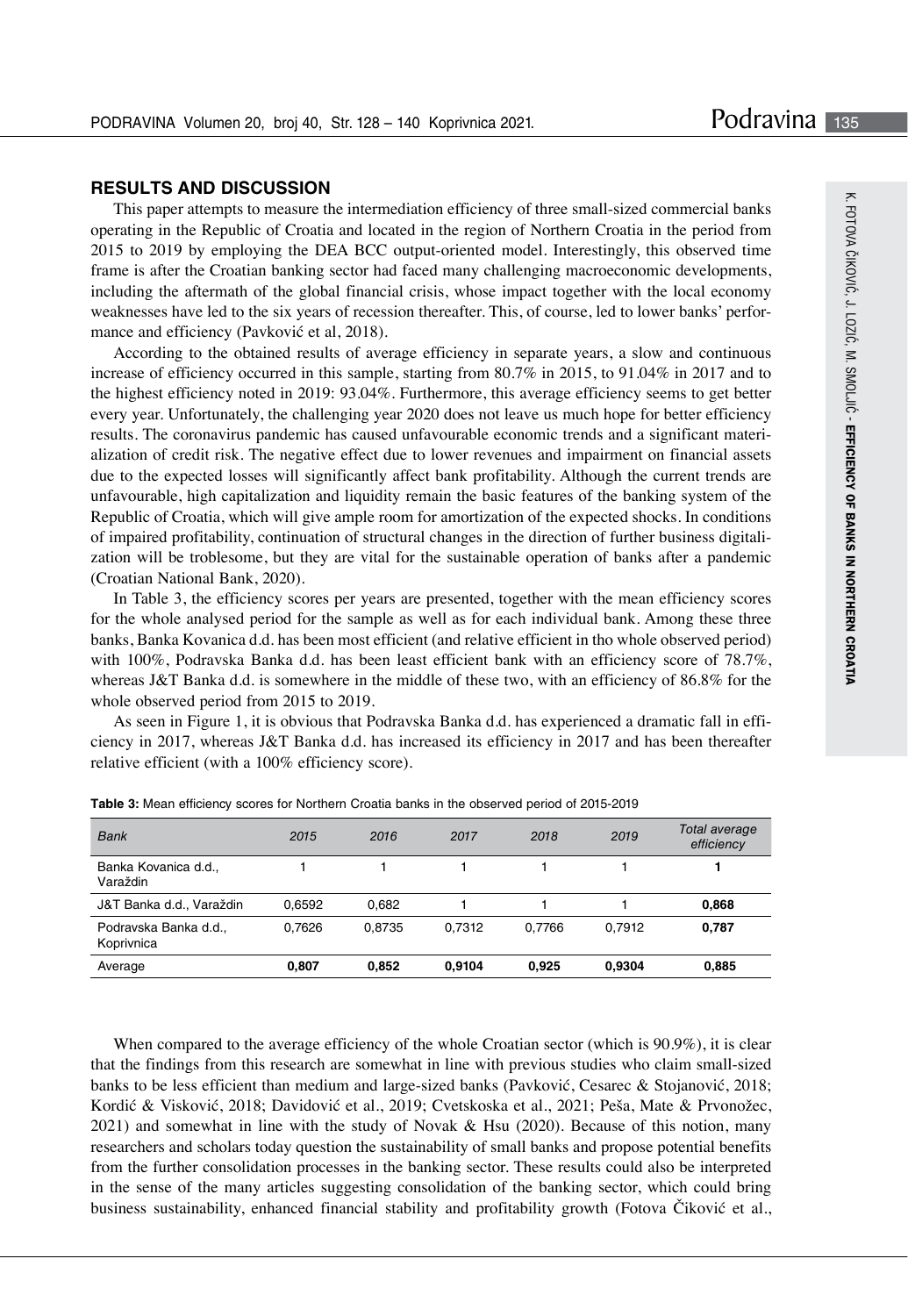

**Figure 1:** Efficiency results for the sample of three small-sized banks (2015-2019) **Source:** Authors' construction

2015; Emeri et al., 2014). Notwithstanding, Šverko et al. (2012) claim that the consolidation of smallsized banks has long been cited as "an inevitable scenario for the development of the banking sector".

However, one of these small-sized banks is an exception to this rule. Namely, Banka Kovanica d.d., Varaždin has noted an average efficiency score of 100% in the whole observed period, which makes it a relatively efficient bank. These results of relative efficiency for five consecutive years can be explained through their increasing business results (Return On Equity was 13.4% in 2019), relatively high capital adequacy ratio (18.0% in 2019) and Banka Kovanica's "prudent investment policy and effective uncollected debt recovery policy as well as the further automation of company processes to optimize the back and middle-office functions" (Annual report for 2019, 2020). The other two banks' inefficiency results (J&T Banka d.d., Varaždin with an average efficiency result of 86.80% and Podravska Banka d.d., Koprivnica with an average efficiency result of 78.70%) could be further interpreted with an in-depth analysis of the macroeconomic environment and their operations in the observed period.

J&T Banka d.d. has started this research with an efficiency score of 0.6592 in 2015 and 0.6820 in 2016, which is quite a low efficiency. However, it has suddenly increased its efficiency in 2017 to 100% and stayed relative efficient till 2019. This "sudden" increase in efficiency could be a result of the strategy alteration in 2017 and the Bank's shift to large corporate clients. This strategy change had also optimized the business processes, organizational structure and impacted the decrease of the number of employees.

Podravska Banka d.d. Koprivnica notes the lowest efficiency results from all of the three analysed banks in Northern Croatia. It has started with an efficiency score of 0.7626 in 2015, increased its efficiency to 87.35% in 2016, only to experience a sharp fall in efficiency in 2017 (73.12%), and started increasing its relative efficiency in 2018 and 2019 (77.66% and 79.12%). The sharp fall of efficiency in 2017 could be explained through the prism of one of the toughest years in Croatian banking when the final fall of the Agrokor Group occurred. This has left the economy and a large portion of entrepreneurs shattered and this could be one logical explanation for this decline in efficiency. Its efficiency in the future could be improved through the implementation of their "digital strategy in the following years, which would bring today's consumers simple and modern interaction with the bank, an improvement of their customer experience, as well as an optimization of the business processes." (Annual report for 2020, 2021).

The ownership of the bank could be an interesting argument for further analysis by researchers and scholars, but it cannot be an argument for this study. Namely, in this case, both Podravska Banka d.d. (with 80% Italian ownership) and Banka Kovanica d.d. (in 100% Italian ownership) are in mostly Italian ownership, and one of them (Banka Kovanica d.d.) is relatively efficient, while the other one (Podravska Banka d.d.) is relative inefficient and noting worst efficiency results from these three banks. J&T Banka d.d., on the other hand, is in 100% Czech ownership (the J&T Finance Group in particular). Bank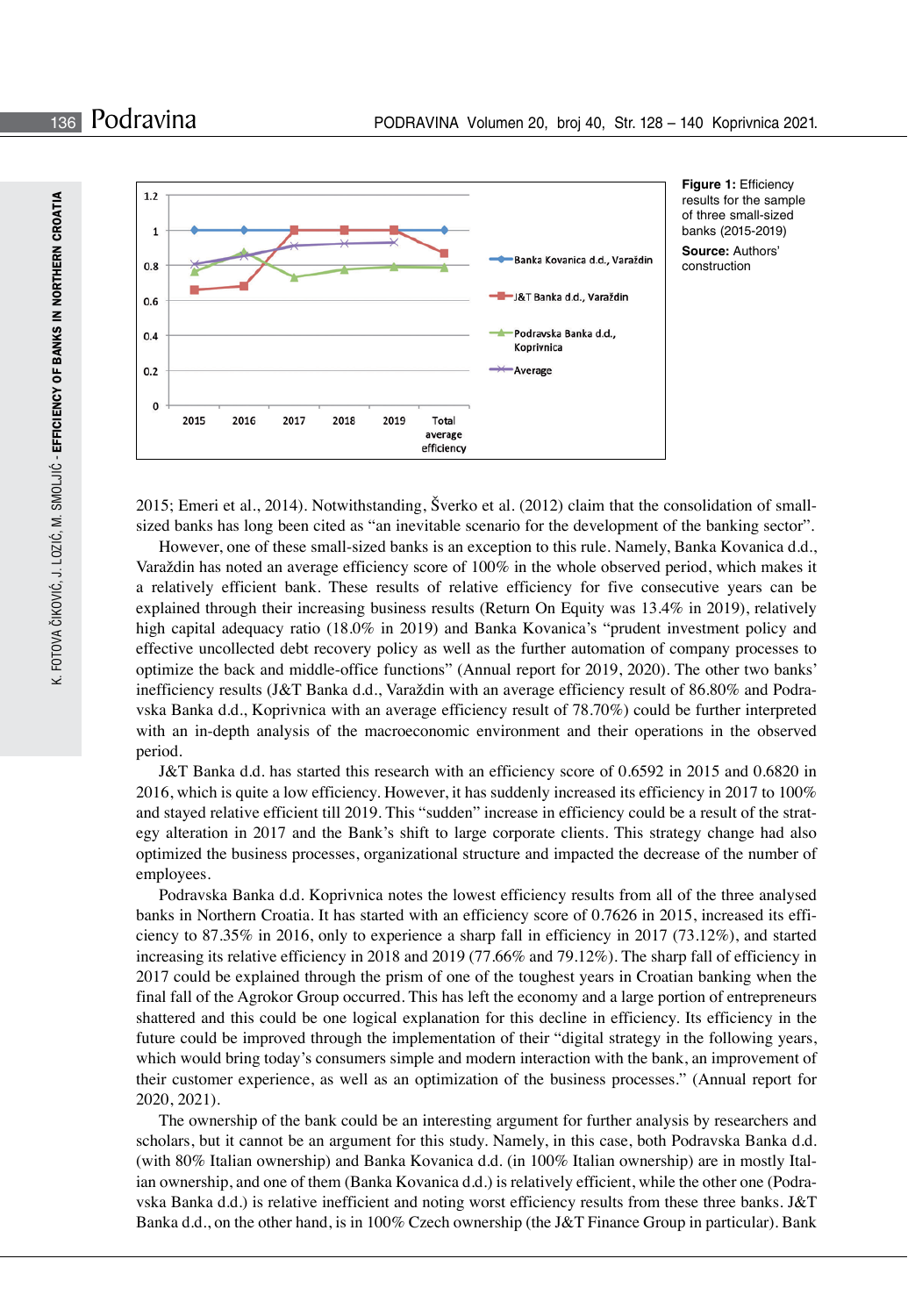ownership of these small-sized banks shows that small North Croatian commercial banks are an interesting investment opportunity for shareholders from the European Union. However, it would be interesting to see how the banks' ownership impacts its efficiency on the sample of the whole Croatian banking system, which is our plan for the next research.

The DEA model used in this study, as any model, presents results influenced by the selected inputs and outputs. The use of different DEA approach (production or profitable) or even a different selection of analyzed variables could result in different efficiency levels and results (Pavković et al., 2018). This should be taken into consideration by future researchers.

#### **CONCLUSION**

The efficiency of commercial banks is globally very important, but even more in developing countries, due to its impact both on the stability of the financial system and on the economy's well-being. As Pavković et al. (2018) state, both "profitability and efficiency of the banking sector significantly contribute to the economic growth and stability". This is why the research on banking efficiency is always praised by both the public and the banks' management.

In this paper, we measure the efficiency of three small-sized commercial banks based in the region of Northern Croatia in a period of 5 years (2015-2019) by using the leading non-parametric methodology DEA. We follow Banker et al. (2010), Cvetkoska et al., (2021a) and Cvetkoska et al., (2021b) in the selection of the variables and the DEA model. Based on the obtained results, the average efficiency of the Croatian banking system is 90.9%, and the average efficiency of the three Northern Croatia banks is 88.5%. One of the analysed small-sized banks (Banka Kovanica d.d., Varaždin) has been relative efficient in the whole observed period and has thus debunked the myth that small-sized banks are less efficient than large and medium-sized banks.

This research represents an essential contribution to the previous research papers regarding the efficiency of the Croatian banking sector and has a great scientific value. The important input of the paper is the fact that for the first time in history, three individual banks from Northern Croatia have been screened, thus enabling specialization of the results and findings for their future use and further analysis from the bank management and the interested public. In our further research, we plan to investigate the impact of the COVID-19 pandemic and bank ownership on the efficiency of the Croatian banking sector.

#### **REFERENCES**

- Andries, A. M. & Ursu, S. G. (2016). Financial crisis and bank efficiency: An empirical study of European banks. *Economic Research–Ekonomska istraživanja*, *29(1),* pp. 485-497.
- 2. Banka Kovanica d.d. (2020). *Annual report for 2019*. Available online at: https://www.kovanica.hr/images/ Dokumenti/Javna\_objava/Banka\_Kovanica\_2019\_KON.pdf
- 3. Banker, R. D. & Chang, H. (2006). The super-efficiency procedure for outlier identification, not for ranking efficient units. *European Journal of Operational Research, 175(2)*, pp. 1311-1320. https://doi.org/10.1016/j. ejor.2005.06.028
- 4. Banker, R. D. & Natarajan, R. (2008). Evaluating contextual variables affecting productivity using data envelopment analysis. *Operations Research, 56(1)*, pp. 48-58.
- 5. Banker, R. D., Chang, H. & Lee, S. (2010). Differential impact of Korean banking system reforms on bank productivity. *Journal of Banking & Finance, 34(7),* pp. 1450-1460. https://doi.org/10.1016/j.jbankfin.2010.02.023
- 6. Banker, R. D., Charnes, A. & Cooper, W. W. (1984). Some Models for Estimating Technical and Scale Inefficiencies in Data Envelopment Analysis. *Management Science, 30(9)*, pp. 1078-1092.
- 7. Bokan, N., Grgurić, L., Krznar, I. & Lang, M. (2009). The Impact of the Financial Crisis and Policy Responses in Croatia. *CNB Working Paper No. W-22*. Zagreb: Croatian National Bank.
- 8. Charnes, A., Cooper, W. & Rhodes, E. (1978). Measuring the Efficiency of Decision-Making Units. *European Journal of Operational Research, 2(4),* pp. 429-444. https://dx.doi.org/10.1016/0377-2217(78)90138-8
- 9. Cooper, W., Seiford, L. & Tone, K. (2007). Data Envelopment Analysis: A Comprehensive Text with Models, Applications, References and DEA-Solver Software. Springer. https://doi.org/10.1007/978-0-387-45283-8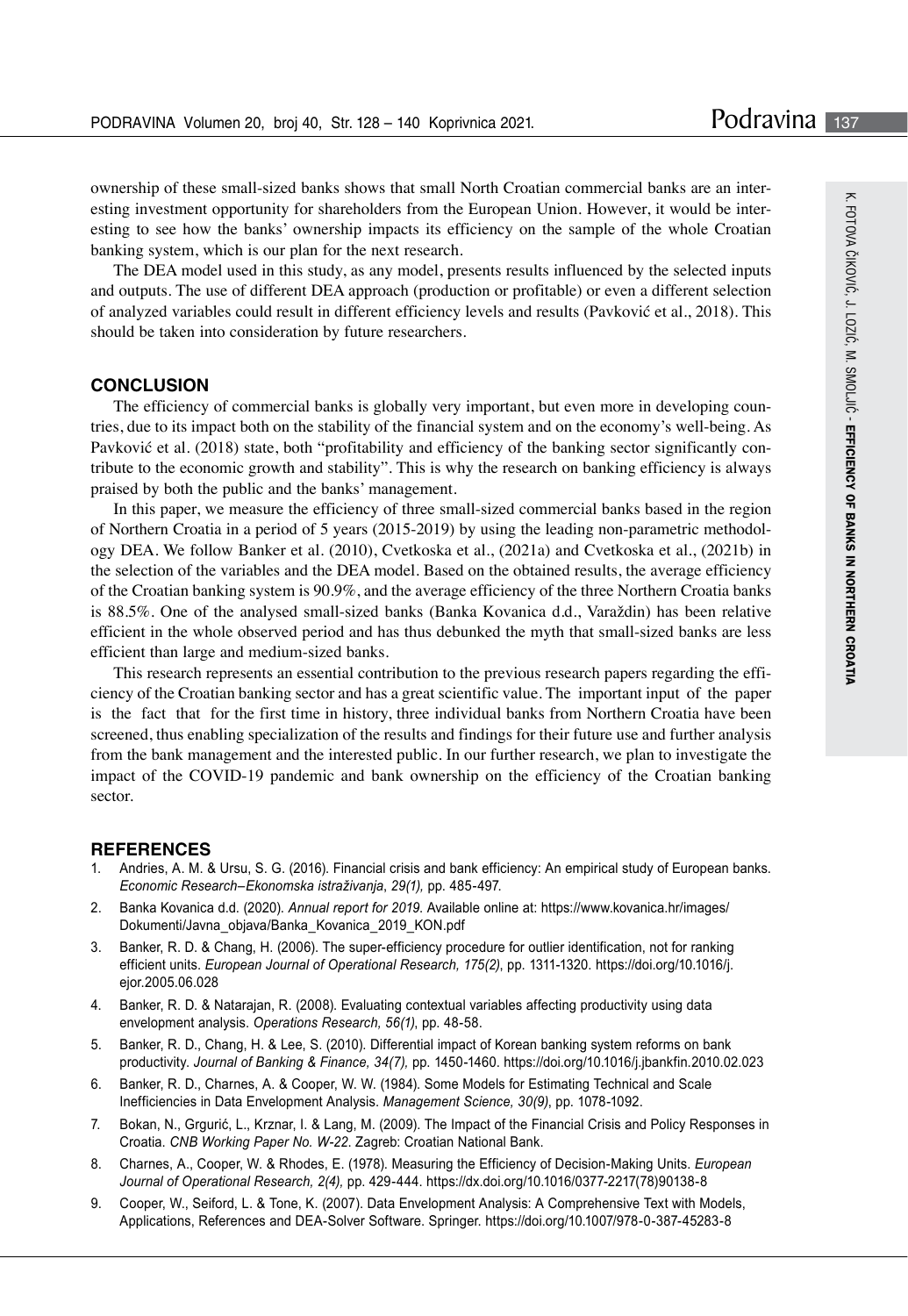- 10. Croatian Banking Association (2020). Doprinos hrvatskih banaka rastu i razvoju 2019. https://www.hub.hr/hr/ doprinos-hrvatskih-banaka-rastu-i-razvoju-2019
- 11. Croatian National Bank (2018). *Banks Bulletin No. 31*. https://www.hnb.hr/documents/20182/2561265/ebilten-obankama-31.pdf/b1ec2e1b-fa07-49ce-bfef-6e04ca2739cc
- 12. Croatian National Bank (2019). *Banks Bulletin No. 32*. https://www.hnb.hr/documents/20182/2868711/ebilten-obankama-32.pdf/3a0e4fc0-e413-49da-2a9b-3c9fc0ff0b84
- 13. Croatian National Bank (2021). *Financial stability report 22*, Available online: https://www.hnb.hr/ documents/20182/3899508/h-fs-22.pdf/76ddbf81-191c-c0af-d642-ee31f937d4fc
- 14. Croatian National Bank Home Page. (2018). Available online: https://www.hnb.hr/documents/20182/123145/hprocjena-stabilnostifinancijskog-sustava/6dc837fa-3c55-48fa-ac21-b353f27fb6b8
- 15. Croatian National Bank Home Page. Available online:https://www.hnb.hr/documents/20182/123145/h-procjenast abilnostifinancijskogsustava/6dc837fa-3c55-48fa-ac21-b353f27fb6b8 (accessed on 7 June 2021).
- 16. Cvetkoska V., Fotova Čiković, K. & Tasheva, M. (2021a). Efficiency of Commercial Banking in Developing Countries. *Mathematics. 9(14),*1597, pp. 1-21. https://doi.org/10.3390/math9141597
- 17. Cvetkoska, V. & Barišić, P. (2017). The efficiency of the tourism industry in the Balkans. *Proceedings of the Faculty of Economics in East Sarajevo, 6(14)*, pp.31-41. https://doi.org/10.7251/ZREFIS1714031C
- 18. Cvetkoska, V. & Fotova Čiković, K. (2020). Assessing the relative efficiency of commercial banks in the Republic of North Macedonia: DEA window analysis. *Croatian operational research review, 11 (2),* pp. 217-227 doi:10.17535/crorr.2020.0017.
- 19. Cvetkoska, V. & Fotova Čiković, K. (2021b). Efficiency Analysis of Macedonian and Croatian Banking Sectors with DEA. *Economy, Business & Development, 2 (2),* pp. 1-19 doi:10.47063/ebd.00003.
- 20. Cvetkoska, V. & Savic, G. (2021c). DEA in banking: Analysis and visualization of bibliometric data. *Accepted for publication in Data Envelopment Analysis Journal*.
- 21. Cvetkoska, V. & Savić, G. (2017). Efficiency of bank branches: empirical evidence from a two-phase research approach. *Economic Research–Ekonomska Istraživanja, 30(1)*, pp.318-333. https://doi.org/10.1080/133167 7X.2017.1305775
- 22. Cvetkoska, V. (2011). Data Envelopment Analysis Approach and Its Application in Information and Communication Technologies In: M. Salampasis, A. Matopoulos (eds.): *Proceedings of the International Conference on Information and Communication Technologies for Sustainable Agri-production and Environment (HAICTA 2011)*, Skiathos, 8-11 September
- 23. Davidović, M., Uzelac, O. & Zelenovic, V. (2019). Efficiency dynamics of the Croatian banking industry: DEA investigation. *Economic Research–Ekonomska Istraživanja, 32(1)*, pp. 33-49. https://doi.org/10.1080/133167 7X.2018.1545596
- 24. Emori, E., Nkamare, S., Nneji, I. (2014). The Impact of Banking Consolidation on the Economic Development of Nigeria. *Research Journal of Finance and Accounting*, 5 (16), pp. 113-119
- 25. Emrouznejad A. & Cabanda, E. (2015). Introduction to Data Envelopment Analysis and its applications, in Osman et al. (Eds.) *Handbook of Research on Strategic Performance Management and Measurement Using Data Envelopment Analysis*: pp. 235-255. IGI Global, USA
- 26. Emrouznejad, A. & Yang, G. (2018). A survey and analysis of the first 40 years of scholarly literature in DEA: 1978–2016. *Socio-Economic Planning Sciences, 61,* pp. 4-8, https://doi.org/10.1016/j.seps.2017.01.008
- 27. Farrell, M., (1957). The measurement of productive efficiency. *Journal of the Royal Statistical Society*. Series A, *120*, pp. 253–281.
- 28. Feletar, D., Žauhar, B. (1982.), 110 godina koprivničkog bankarstva, 1872.-1982., Podravska banka, Koprivnica
- 29. Fotova Čiković, K. (2020) Bankarski marketing: Izazovi i strategije u doba pandemije COVID-19. *Marketing, 1 (12),* pp. 119-130.
- 30. Fotova Čiković, K., Smoljić, M. & Lozić, J. (2021). The application of the non-parametric methodology DEA in the Croatian banking sector. U: Gregurec, Iva, Dukic, Darko, Nedzhad, Abdelhamid (ur.) *Book of Proceedings-71st International Scientific Conference on Economic and Social Development Development*.
- 31. Galac, T. & Kraft, E. (2001). What has been the impact of foreign banks in Croatia? (*CNB Survey No. S-4*). Zagreb: Croatian National Bank.
- 32. Gardener, E., Molyneux, P., Nguyen-Linh, H. (2011). Determinants of efficiency in South East Asian banking. *The Service Industries Journal, 31(16),* pp. 2693-2719.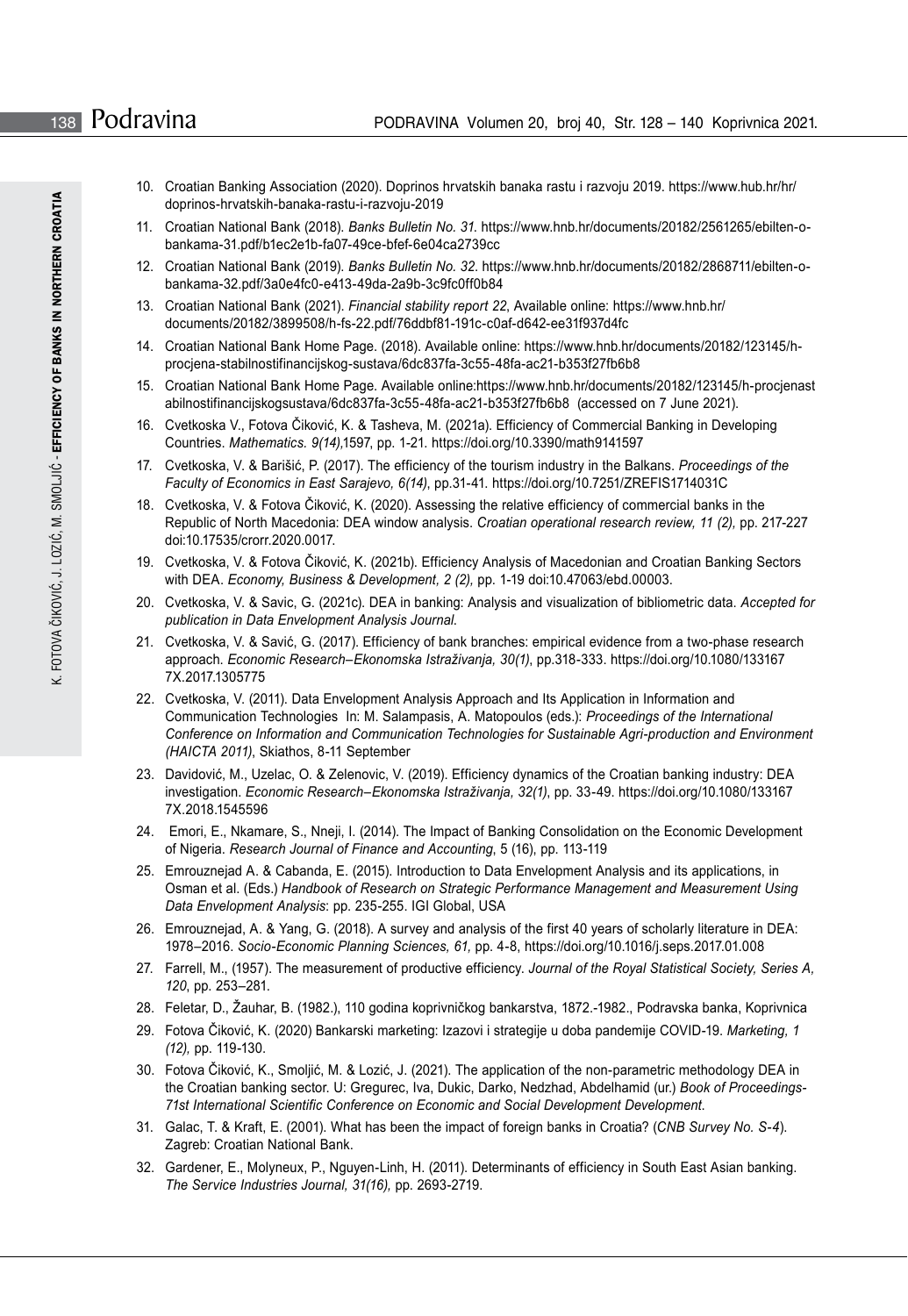- 33. Gökşen, Y., Doğan, O., Özkarabacak, B. (2015). A Data Envelopment Analysis Application for Measuring Efficiency of University Departments. *Procedia Economics and Finance*, Volume 19, pp. 226-237, ISSN 2212- 5671, https://doi.org/10.1016/S2212-5671(15)00024-6.
- 34. Gulin, D., Perčević, H. & Hladika, M. (2012). The Interdependence Between Bank Provisions and Bank Placements in the Croatian Banking Sector. *Theoretical and applied economics, 19*, pp. 133-150.
- 35. Hartwich, F., Kyi, T. (1999). Measuring efficiency in Agricultural Research: Strength and Limitations of Data Envelopment Analysis. In: *Discussion Paper No.99/8,* Institute of Agricultural Economics, University of Hohenheim, Hohenheim
- 36. Hunjak, T., Jakovčević, D. (2001). AHP Based Model for Bank Perfomance Evaluation and Rating. U: *Sixth International Symposium on the Analytic Hierarchy process, ISAHP 2001.*
- 37. J&T Banka d.d. (2021). *Annual report for 2020*. Available at: http://www.jtbanka.hr/UserDocsImages/2021/ JT%20Annual%20report%202020%20ENG%20final%20signed.pdf?vel=1632420
- 38. Jemrić, I. & Vujčić, B. (2002). Efficiency of Banks in Croatia: A DEA Approach. Comparative Economic Studies, 44(2-3), 169-193. https://doi.org/10.1057/ces.2002.13
- 39. Jurčević, B. & Mihelja Žaja, M. (2013). Banks and insurance companies efficiency indicators in the period of financial crisis: The case of the Republic of Croatia. *Ekonomska istraživanja–Economic research, 26(1),* pp. 203-224.
- 40. Khan, F., and Khattak, B. (2016). An empirical investigation of commercial banks' efficiency in Pakistan: A non parametric Data Envelopment approach. *Gomal University Journal of Research, 32(1),* pp. 21–32. http://www. gujr.com.pk/index.php/GUJR/article/view/137
- 41. Kordić, L. & Visković, J. (2018). Investigating efficiency of Croatian banking sector further steps towards more efficient banks. In Mašek Tonković, A. & Crnković, B. (Eds.). *Proceedings of the 7th International Scientific Symposium Economy of Eastern Croatia - vision and growth*. Osijek: Faculty of Economics in Osijek.
- 42. Kraft, E. & Galac, T. (2007). Deposit interest rates, asset risk and bank failure in Croatia. *Journal of Financial Stability, 2(4),* pp. 312-336.
- 43. Kraft, E., Hofler, R. & Payne, J. (2002). Privatization, foreign bank entry and bank efficiency in Croatia: a fourier-flexible function stochastic cost frontier analysis (*CNB Working Paper No. W-9*). Zagreb: Croatian National Bank.
- 44. Maletić, R., Kreća, M., Maletić, P. (2013). Application of DEA Methodology in Measuring Efficiency in the Banking Sector. *Economics of Agriculture, 60/4*, pp. 843-855
- 45. Maradin, D., Olgić Draženović, B. & Benković, S. (2018). Performance evaluation of banking sector by using DEA method. U: Ribeiro, Humberto, Naletina, Dora, da Silva, Ana Lorga (ur.) Economic and Social Development (*Book of Proceedings)35th International Scientific Conference on Economic and Social Development – »Sustainability from an Economic and Social Perspective«.*
- 46. Maradin, D., Suljić Nikolaj, S. & Olgić Draženović, B. (2020). Efficiency and Productivity of Islamic Banking Industry by using DEA Method: A Literature Review. U: *Book of Abstracts 12th International Conference The Economies of the Balkan and the Eastern European Countries EBEEC 2020*.
- 47. Neralić, L. & Gardijan Kedžo, M. (2019). A Survey and Analysis of Scholarly Literature in DEA Published by Croatian Researchers: 1978 – 2018. *Zagreb International Review of Economics & Business, 22(1)*, pp. 93-106. https://doi.org/10.2478/zireb-2019-0014
- 48. Novak, M., Hsu, S.Y. (2020). Efficiency of Banks in Croatia. *Economic Insights Trends and Challenges. Vol. IX(LXXII) No. 4/2020*, pp. 25-33
- 49. Pavković, A., Cesarec, A. & Stojanović, A. (2018). Profitability and efficiency of the Croatian banking sector: impact of bank size. *International Journal of Trade and Global Markets, 11(4),* pp. 243-258.
- 50. Pervan, M., Pelivan, I. & Arnerić, J. (2015). Profit persistence and determinants of bank profitability in Croatia. *Economic Research–Ekonomska Istraživanja, 28(1),* pp. 284-298. https://doi.org/10.1080/133167 7X.2015.1041778
- 51. Peša, A., Maté, M. & Jerić, M. (2020). Regional efficiency in European Union banking industry traditional and DEA approach. U: Anastasios Karasavvoglou, Persefoni Polychronidou, Goran Karanovic (ur.)*12th International Conference, The Economies of the Balkan and the Eastern European Countries, EBEEC 2020*.
- 52. Peša, A., Maté, M., Prvonožec, S. (2021). Measuring bank efficiency: Croatian banking sector research. U: Leko Šimić, M. & Crnković, B. (ur.) *Proceedings of 10th International Scientific Symposium Region, Entrepreneurship, Development – RED.*
- 53. Podravska Banka d.d. (2021). *Annual report for 2020.* Available at: https://www.poba.hr/wp-content/ uploads/2021/06/Godisnje-izvjesce-2020\_compressed-1.pdf